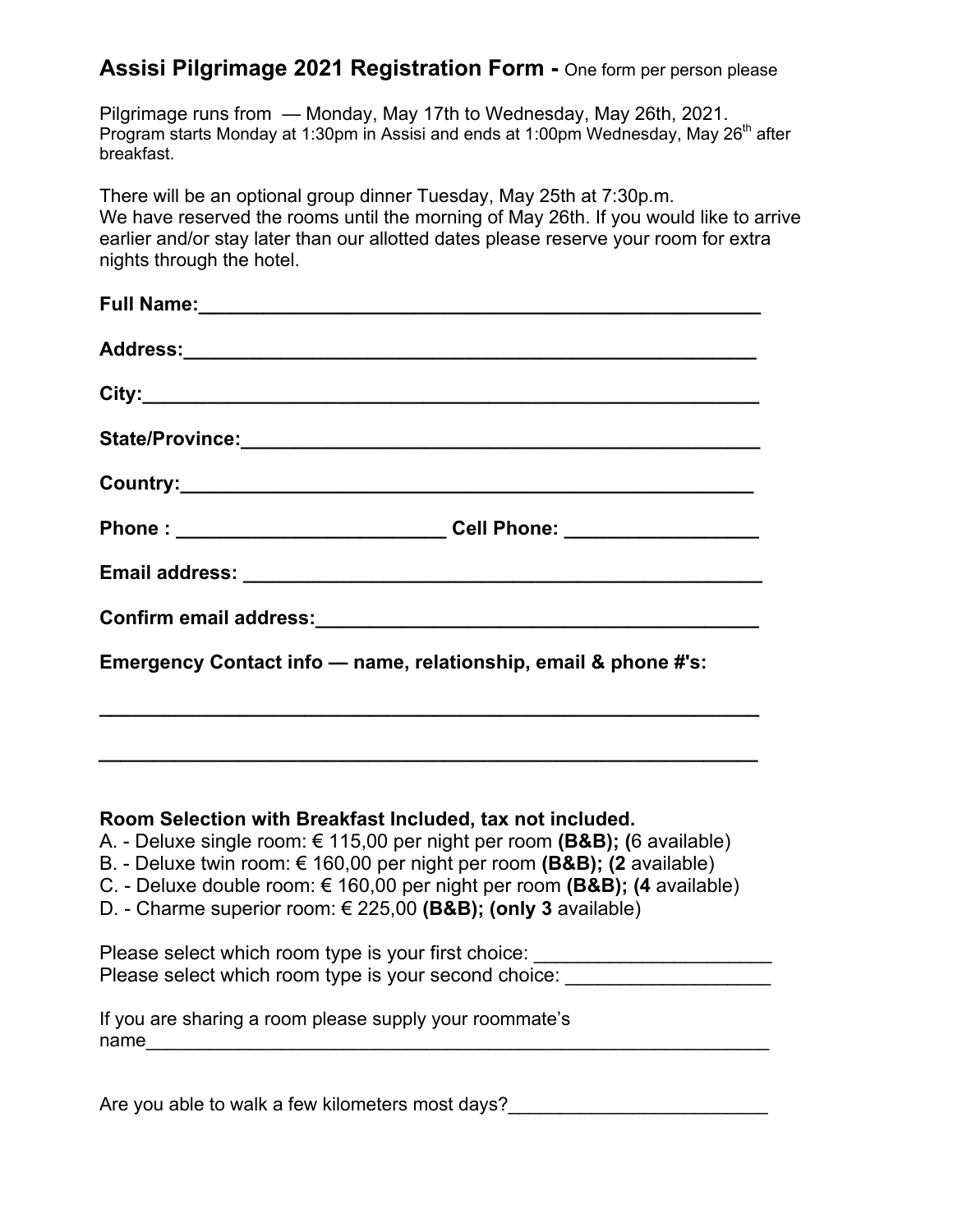Are there any health issues and/or dietary restrictions that we should be aware of?

 $\mathcal{L}_\text{max}$  and  $\mathcal{L}_\text{max}$  and  $\mathcal{L}_\text{max}$  and  $\mathcal{L}_\text{max}$  and  $\mathcal{L}_\text{max}$  and  $\mathcal{L}_\text{max}$ 

\_\_\_\_\_\_\_\_\_\_\_\_\_\_\_\_\_\_\_\_\_\_\_\_\_\_\_\_\_\_\_\_\_\_\_\_\_\_\_\_\_\_\_\_\_\_\_\_\_\_\_\_\_\_\_\_\_\_\_\_\_\_\_\_\_\_\_

 $\mathcal{L}_\text{max}$  and  $\mathcal{L}_\text{max}$  and  $\mathcal{L}_\text{max}$  and  $\mathcal{L}_\text{max}$  and  $\mathcal{L}_\text{max}$  and  $\mathcal{L}_\text{max}$ 

Do you suffer from motion sickness? **Example 20** and the state of the state of the state of the state of the state of the state of the state of the state of the state of the state of the state of the state of the state of

Please sign and date to confirm that you have read all the information listed on our pilgrimage site and that you understand that the deposit fee of \$995.00 CAD is nonrefundable.

**Cancellation insurance is required.** Due to the small size of our group the cost of this pilgrimage is **non-refundable.** You may sell your spot to a third party who will also be required to take your hotel booking. In the event of a waiting list we will try to fill your spot.

## **Travel insurance is strongly recommended**

Please email this form to **art@deloresmontpetit.com.** Once we have received this form and can confirm room availability and pilgrimage availability at our end we will request your deposit of \$995.00 CAD to secure your deposit for the Pilgrimage cost. Your spot is secured once your e-transfer has cleared.

 For those in the U.S please mail us a cheque with the converted amount. Please add an extra 7% for bank charges and fees.

The cheque will be payable to Delores J. Montpetit Interiors Inc.

Once we receive your deposit we will secure your room and notify you as to which one of your choices was available. When we arrive in Assisi the hotel will ask for your credit card to charge your room to it.

The balance remaining of \$1,300.00 CAD will be due by December 31st, 2020.